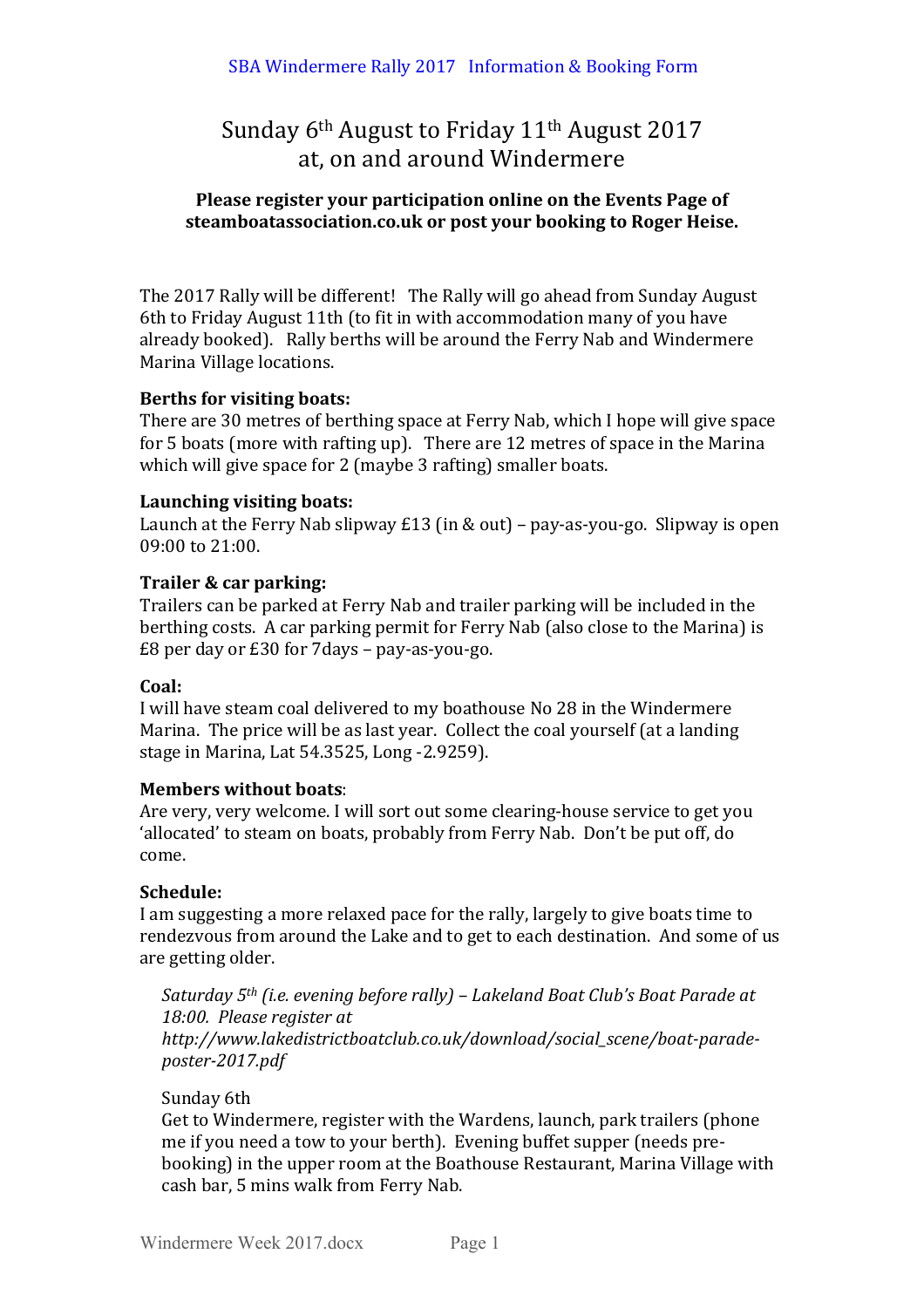#### Monday 7<sup>th</sup>

Steam south to Fell Foot / Swan Hotel to be in Fell Foot area around 12:30 to 14:30. Café / Swan / picnic lunch as you wish. Try to meet at Ferry Nab and steam down in groups for company. Raft up for tea at Cunsey (Lat 54.3351) Long -2.9481). Polished brasses day. Supper in selected restaurants in Bowness area (to be arranged on Sunday evening).

#### Tuesday 8<sup>th</sup>

Free steaming (with light lunch) and arrive at Wray Castle Harbour for an Edwardian Tea at 15:00 (eccentric dressing-up encouraged) by courtesy of Marguerite Calvert and Dot Bullough. Give a donation for your tea  $-$  it will go to the Shamrock Trust – and do make it a substantial donation, as Marguerite and Dot put in so much effort - please make it worth their while. Then, weather and navigation lights permitting, steam to Waterhead (Water Edge) Inn / other restaurants) for supper as required before steaming in group(s) back to Ferry Nab. Otherwise find your own supper in Bowness or whereever.

#### Wednesday 9th

Morning/early afternoon still a bit fluid - potter around Belle Island, shop, maybe lunch at the RWYC or just picnic – to be fixed shortly. Evening – fish & chip supper (needs pre-booking) at Christine and Roger Kent's house (Holly Gate, Levens LA8 8NP Lat 54.2692 Long -2.7876 - 25mins down the Lyth Valley) from the local fish & chip-van, pay-as-you-go, BYO drinks, watch the sunset and the steam trains in their garden ...

#### Thursday 10th

Opportunity to visit Windermere Jetty site (aka ex-Steamboat Museum) at  $09:30$  - travel by car; the jetties are boomed off! Then steam up for the classic picnic back at Wray Castle Harbour, say from 13:00. Dinner and presentations that evening at 19:30 (needs pre-booking  $&$  there may be limit on numbers) in upper room in the Boathouse Restaurant with cash bar.

#### Friday 11<sup>th</sup>

No time pressure to finish unless you want to, so we could steam together for joint picnics or lunch at Beech Hill or Lakeside. Please clear any rented berths by the end of the day.

#### **Costs:**

It is basically pay-as-you-go – with exceptions!

I am charging a boat fee of  $E25$  (for the week or part/week) and a fee for adults of  $E10$  (for week or part/week); no charge for children or 1 day guests. The fees will cover admin costs and a subsidy for boat berths. Any surplus will be donated to the Shamrock Trust.

Although I do not know the exact costs, for my financial peace of mind, I do need you to commit up-front to

- the meals at the Boathouse Restaurant (buffet around  $£20$ , dinner  $£25$ )
- the boat berths & trailer parking. This depends on how many boats come & on how many berths I need to buy. My estimate is between £12/metre and £18/metre for the week.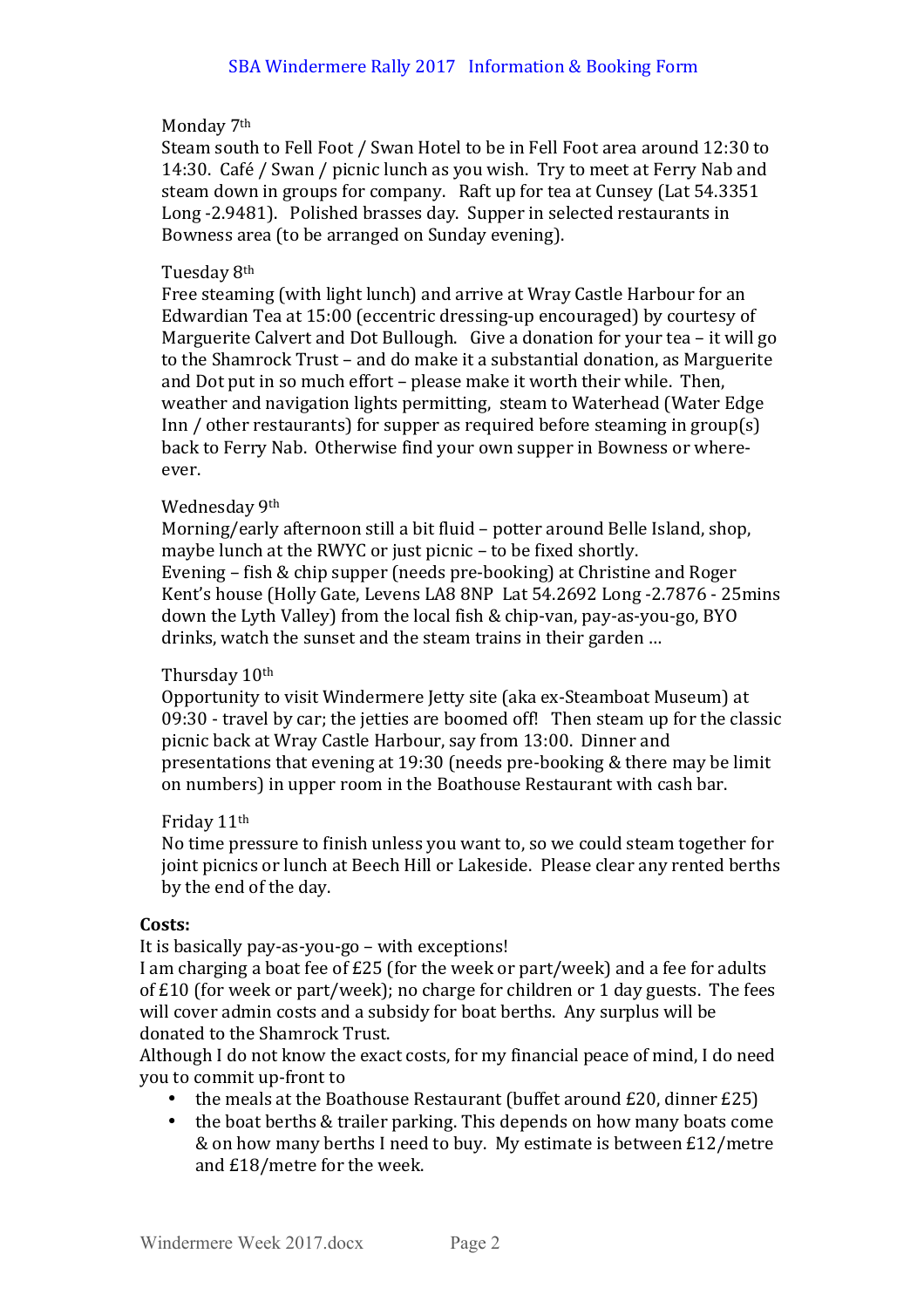the coal (exact cost depends on the pallet transport cost, I estimate  $£8.50/b$ ag as last year)

Once I have all your bookings I can calculate actual costs. I will then ask for your cheque or bill you for card payment through the SBA website.

## **Booking**:

You can book on-line on the website or send your booking form to me to arrive by **July 28<sup>th</sup>** 2017 to give me time to get the organisation (and the coal order!) in place. Many thanks!

The postal address of the rally organiser is Roger Heise 49 The Row Silverdale LA5 0UG Great Britain.

Queries to me on email:  $\frac{\text{bawr2017@heise-data.eu}}{\text{biewr2017@heise-data.eu}}$  or phone 01524 702 812 or 07855 420 840.

Thank you for booking and I look forward to seeing you on Windermere in August.

Roger Heise

## **Small print:**

**Lake Registration:** boats using Windermere must be registered with the LDNP Authority; you can do this at the office at Ferry Nab where there is a public slipway. The telephone number is 01539 442 753. A rally visitor has advised me that in additional to photo ID you need to show 2 documents with your address (utility bill, council tax bill or the like).

**Safety:** all boats taking part in SBA events must carry appropriate safety equipment including paddles or oars, anchors & warps, fire fighting equipment and a first aid kit. Boats steaming in darkness or poor visibility must carry suitable navigation lights. Non-swimmers and any others required to do so by the boat owner should wear buoyancy aids. Participants are responsible for supplying their own buoyancy aids.

**SBA Insurance Declaration:** it is mandatory for all owners of boats taking part in the rally to fill in the Insurance Declaration form provided on a separate sheet and return **before** the rally giving full details as requested. The form clearly states that the requested information must be **filled in completely and** returned to the event organiser before the boat can take part at the event.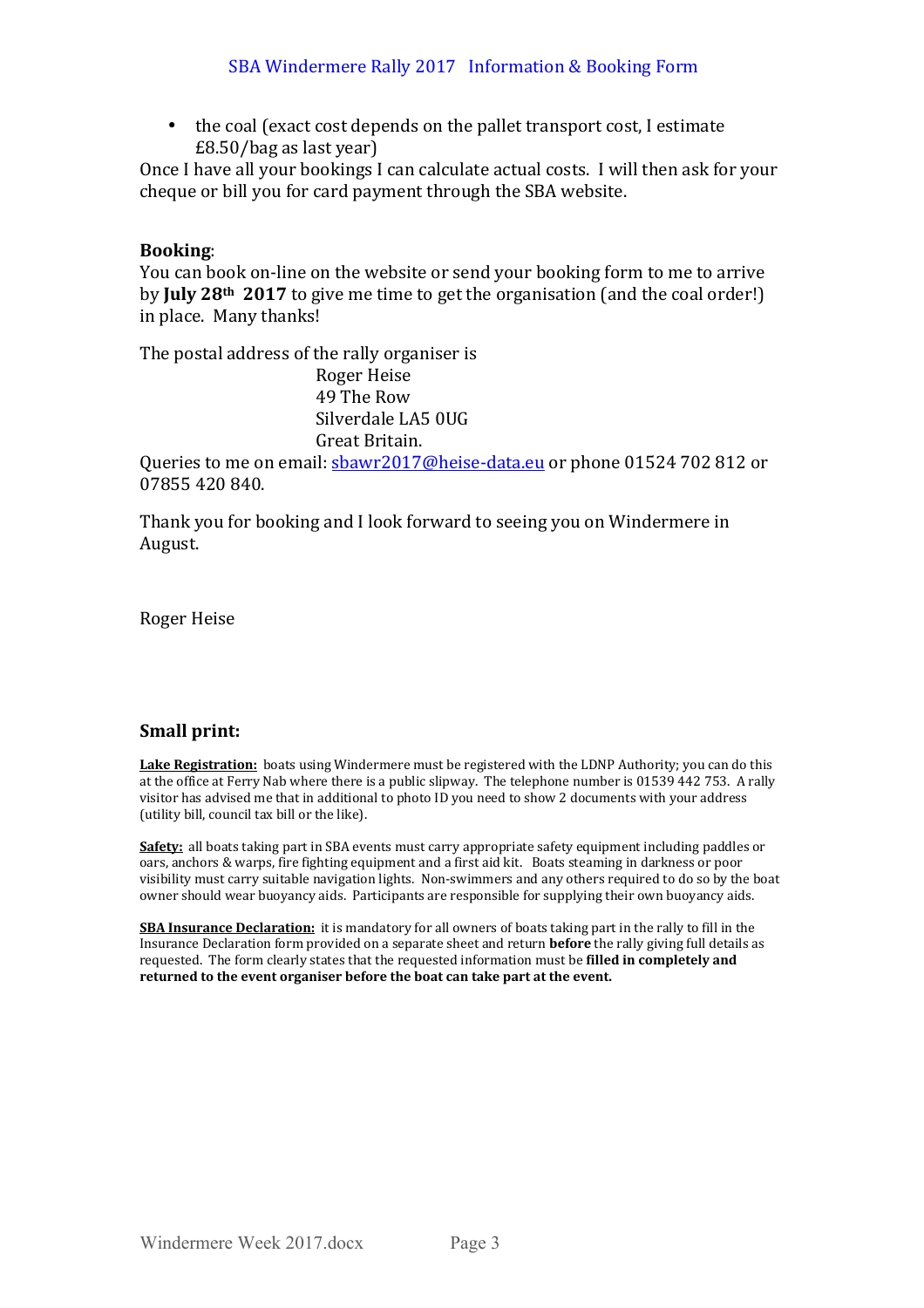## SBA Windermere Rally 2017 Information & Booking Form

## **Booking** form

| Member's name     |  |
|-------------------|--|
| Address line 1    |  |
| Address line 2    |  |
| Address line 3    |  |
| Mobile number     |  |
| Email address     |  |
| Home phone number |  |

| Name of boat (or 'no boat') |                             |
|-----------------------------|-----------------------------|
| Crew member names           | and say over 18 or under 18 |
| Skipper name                |                             |
| Crew member name            |                             |
| Crew member name            |                             |
| Crew member name            |                             |
| Crew member name            |                             |
| Crew member name            |                             |
| Crew member name            |                             |

| Item                                           | Number |
|------------------------------------------------|--------|
| Boat fee £25.00 for week                       |        |
| Crew adult member for week £10.00              |        |
| Berth needed - length in metres (or " $n/a$ ") | metres |
| Buffet meals on Sunday                         |        |
| Edwardian tea on Tuesday                       |        |
| Fish & Chip supper on Wednesday                |        |
| Visiting Windermere Jetty on Thursday          |        |
| Dinners on Thursday                            |        |
| £8.50<br>Coal – small 22-45mm per 20Kg bag     |        |
| £8.50<br>Coal – large 44-63mm per 20Kg bag     |        |